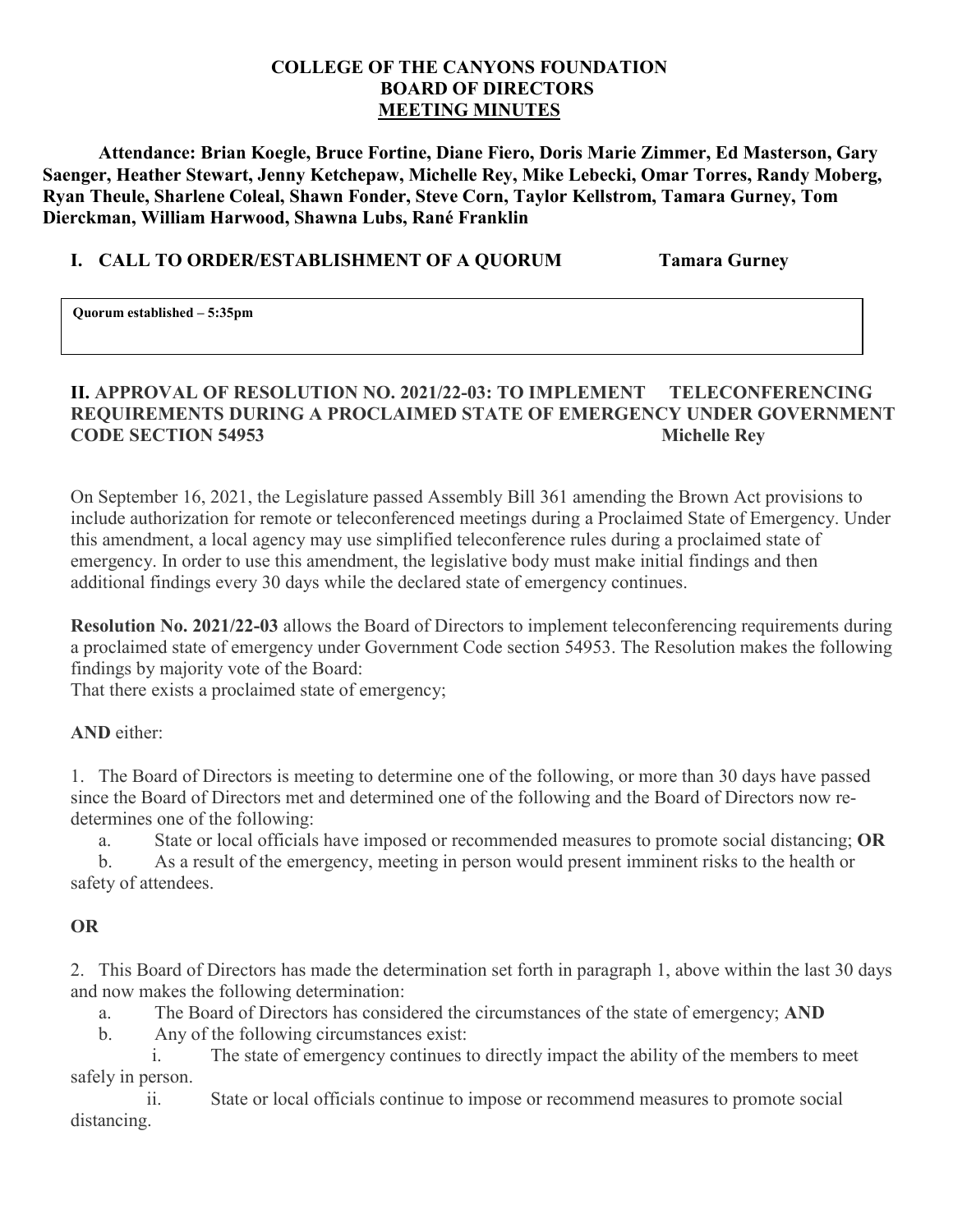This resolution shall take effect immediately upon adoption and the District's CEO or her designee is authorized to take all steps and perform all actions necessary to execute and implement this Resolution in compliance with Government Code section 54953.

 **Michelle reviewed updated changes to the Brown Act. Discussed previous rules, current rules, and what we need to do going forward. We need to adopt a resolution in order to go forward with this virtual meeting. This must be done every 30 days or at every meeting.** 

**Gary Saenger motioned to approve, Mike Lebecki second.** 

**Brian Koegle - Aye Bruce Fortine - Aye Diane Fiero - Aye Doris Marie Zimmer - Aye Ed Masterson - Aye Gary Saenger - Aye Heather Stewart - Aye Jenny Ketchepaw - Aye Michelle Rey - Aye Mike Lebecki - Aye Omar Torres - Aye Randy Moberg - Aye Ryan Theule - Aye Sharlene Coleal - Aye Shawn Fonder - Aye Steve Corn - Aye Taylor Kellstrom - Aye Tamara Gurney - Aye Tom Dierckman - Aye William Harwood - Aye** 

### **III. PUBLIC COMMENT** Tamara Gurney

Comments by Members of the Audience NOT on the agenda

**None** 

#### **IV. APPROVAL OF THE AGENDA AND MINUTES**

A. Board Minutes 9/28/21 **Tamara Gurney**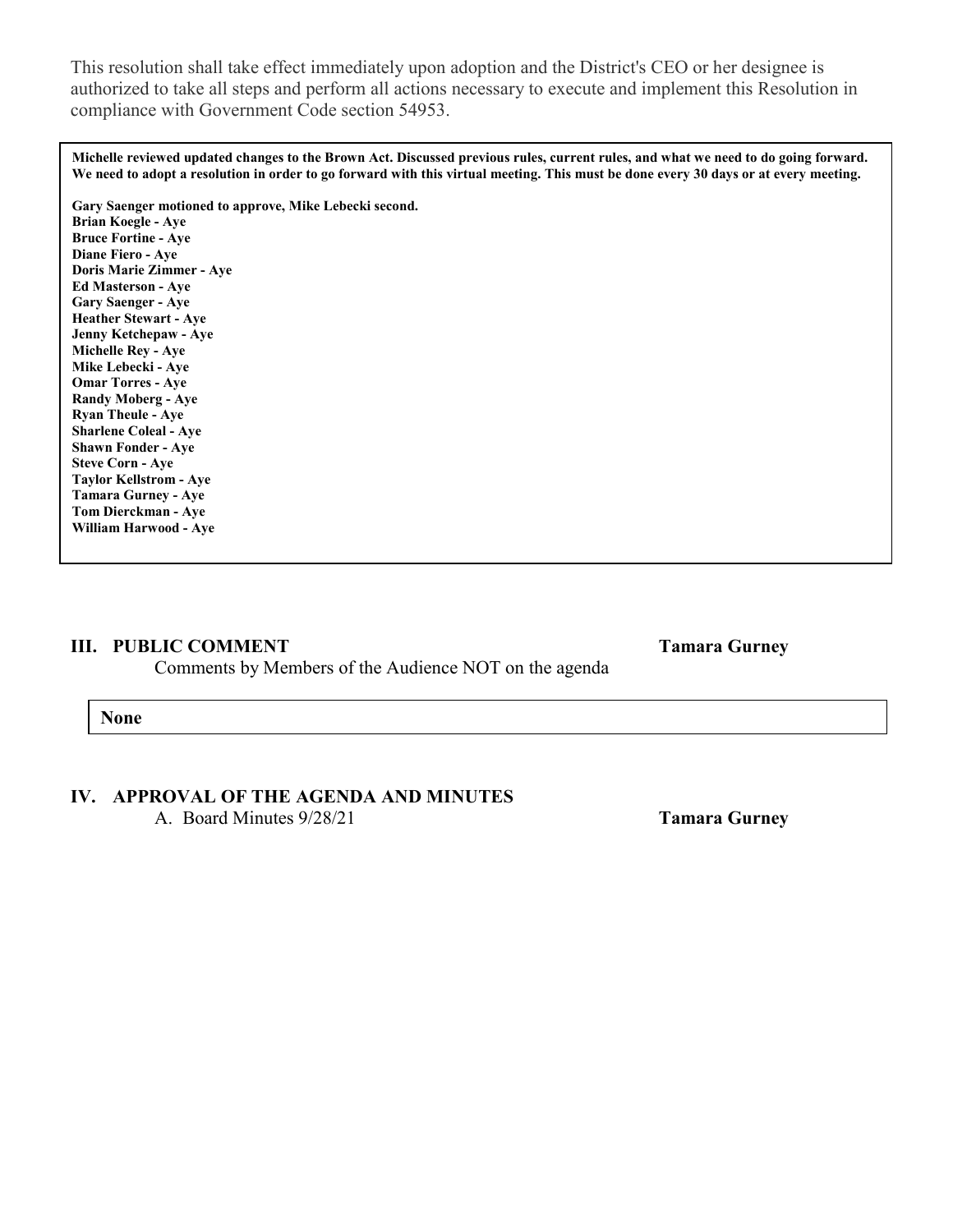**Brian Koegle moves to approve minutes and agenda, Doris Marie Zimmer Seconds** 

 **Brian Koegle – Aye, Aye Doris Marie Zimmer – Aye, Aye Bruce Fortine - Aye, Aye Diane Fiero - Aye, Aye Ed Masterson - Aye, Aye Gary Saenger - Aye, Aye Heather Stewart - Aye, Aye Jenny Ketchepaw - Aye, Aye Michelle Rey - Aye, Aye Mike Lebecki - Aye, Aye Omar Torres - Aye, Aye Randy Moberg - Aye, Aye Ryan Theule - Aye, Aye Sharlene Coleal - requests corrections to spelling of Gary Saenger, Lynne Reisenberg and teleconferencing, and votes to approve with those corrections - Aye, Aye Shawn Fonder - Aye, Aye Steve Corn - Aye, Aye Taylor Kellstrom - Aye, Aye Tamara Gurney - Aye, Aye Tom Dierckman - Aye, Aye William Harwood - Aye, Aye**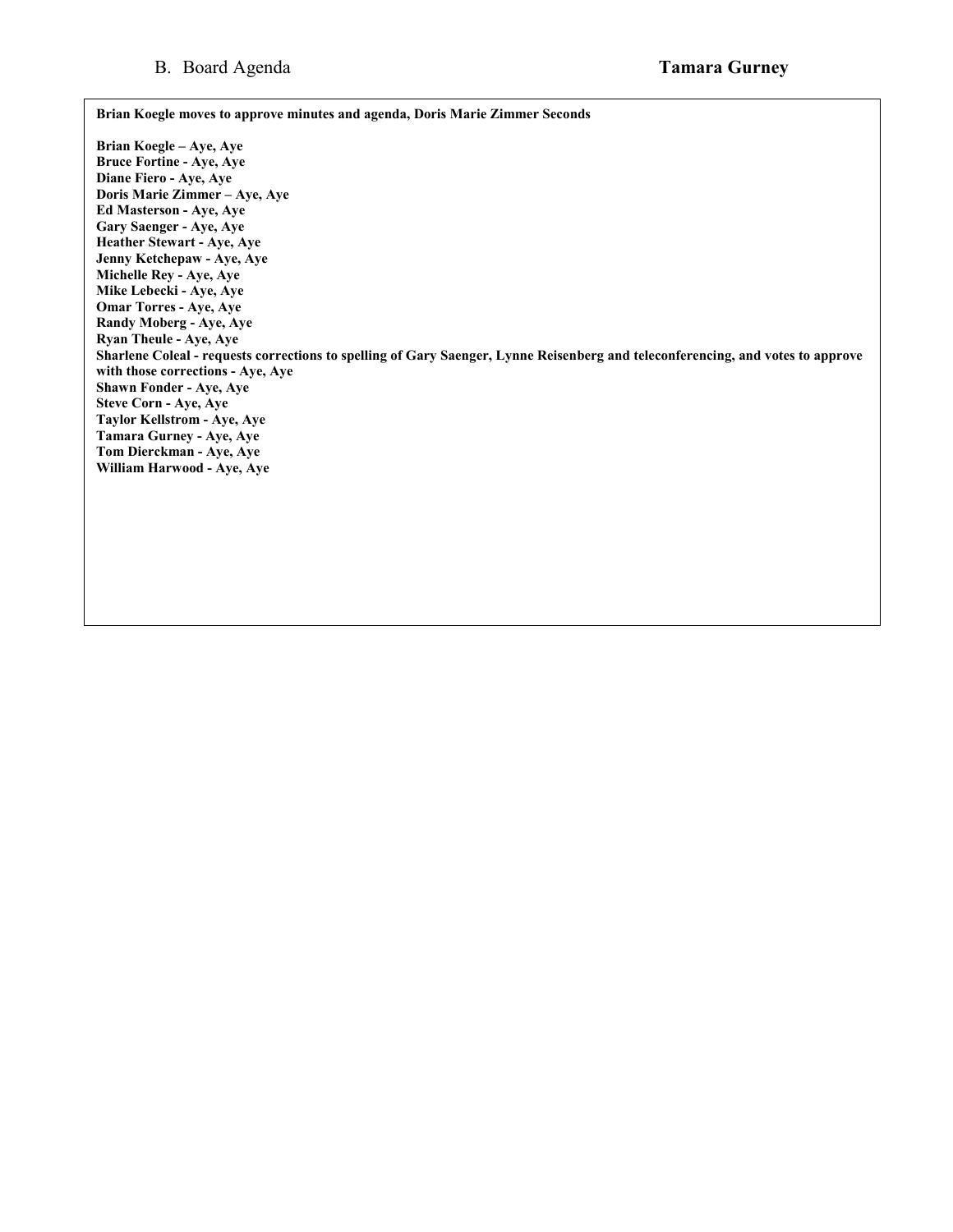#### **V. APPROVAL**

A. Financial Report through September 30, 2021 **Jeff Thomas** 

**Sharlene Coleal will present in Jeff Thomas's absence.** 

- **As of September 30, 2021, we are 25% of the way through the fiscal year. Revenues of \$62,045 are above budget at 29% and expenses of \$42,031 are slightly below budget at 20% due to timing.**
- **Revenues are at 29% of budget at the end of the first quarter and are tracking a little above budget due to donations received for the Golf Tournament and General Fundraising as well as \$25,200 in donations for SilverSpur which were deferred from fiscal year 2019-20.**
- **Golf revenues at \$29k against the budget of \$40k, 75% of budget.**
- **Chancellor's Circle 5% of budget**
- **Silver Spur deferred revenue from 2020 - \$29,200**

#### **Expenses**

 **Expenses are at 20% of budget with a number of variances both above and below budget** 

**Memberships at 27% Other Expenses Meeting and Donor relations at 48%** 

**Under General Expenses:** 

 **General Operations and Contract Services at 15%, due to the designated attorney and financial advisor. Salary and Benefits below budget at 17% due to vacancies. Other Expenses Board development/member luncheons at 47% Merchant Fees and late fees 34%** 

 **Campaign Fundraising – no activity** 

**Special Events Golf Tournament – expenses \$9k, total will likely be \$32K No activity on other special events.** 

 **Net Revenue at \$20k against a zero budgeted net revenue Overall expenses at \$42k and 20% of budget** 

**Fund/Cash Balance Reconciliation** 

- **Fund Balance: At 9/30/21 is \$20,014 above budget - \$417,970**
- **PERS Pension Liability: Based on CalPERS actuarial study as of 2020-21 forone Foundation employee; Increased from \$89,679 in 2019-20 \$96,991**
- **Assets Held by Others: FCCC Endowed Scholarship (Booked at 3/31/13 per VTD, Foundation board designated amount of Osher Endowment) (\$23,649)**
- **Donated Life Insurance Cash Value: From annual statements (Booked at 6/30/11 per VTD, adjusted annually per insurance statements) (\$123,903)**
- **Irrevocable Planned Gift: Valued using IRS NPV rate calculation (Booked 6/30/21 per Eide Bailey, will be adjusted annually) (\$32,090)**

**Discretionary Cash Balance: \$334,259 Assets held by others: \$23,649 Ending Cash Balance: \$358,198** 

 **Fund 82 - \$199k from campus department and club fundraising** 

**Fund 83 - no activity** 

 **Fund 84 – Revenue coming in at \$114,004, Expenditures of \$52k** 

 **Fund 85 – No activity** 

**Fund 88 (OSHER) - \$42,800 in revenue, \$39,000 going out in scholarships** 

 **Raymond James – not doing great through September, but we understand that as we get to November, things have improved.**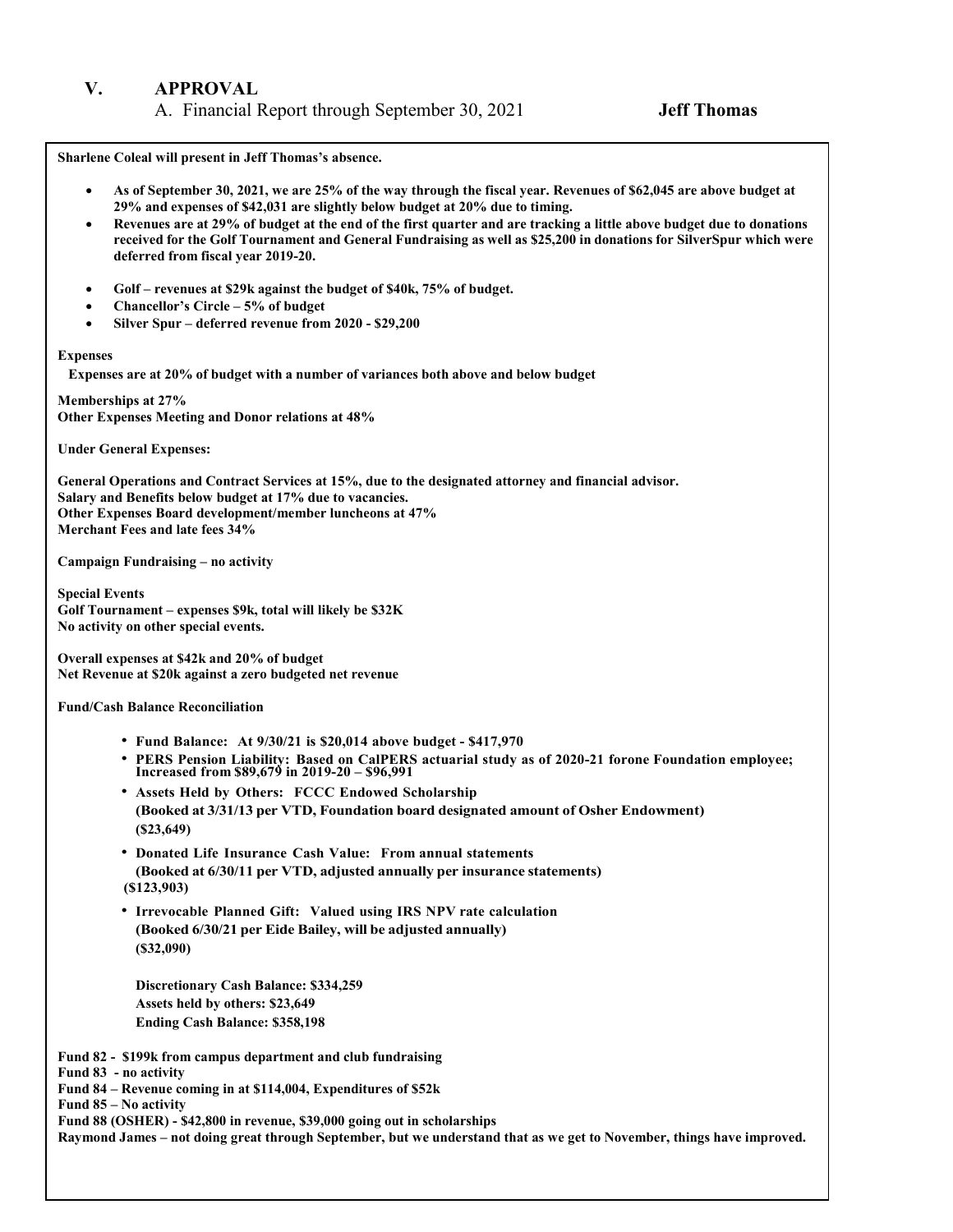**Doris Marie Zimmer motioned to approve, Randy Moberg second. Brian Koegle - Aye Bruce Fortine - Aye Diane Fiero - Aye Doris Marie Zimmer - Aye Ed Masterson - Aye Gary Saenger - Aye Heather Stewart - Aye Jenny Ketchepaw - Aye Michelle Rey - Aye Mike Lebecki - Aye Omar Torres - Aye Randy Moberg - Aye Ryan Theule - Aye Sharlene Coleal - Aye Shawn Fonder - Aye Steve Corn - Aye Taylor Kellstrom - Aye Tamara Gurney - Aye Tom Dierckman - Aye William Harwood - Aye** 

### B. Nomination of New Board Member **Fred Arnold**  a. Gary Horton

**Michelle Rey will present in Fred's absence** 

**Gary was approved by the executive committee. Supporting docs have been presented to the board. Tamara: Chancellor spoke very highly of Gary at EC meeting** 

**Gary Saenger motioned to approve, Bruce Fortine second. Brian Koegle - Aye Bruce Fortine - Aye Diane Fiero - Aye Doris Marie Zimmer - Aye Ed Masterson - Aye Gary Saenger - Aye Heather Stewart - Aye Jenny Ketchepaw - Aye Michelle Rey - Aye Mike Lebecki - Aye Omar Torres - Aye Randy Moberg - Aye Ryan Theule - Aye Sharlene Coleal - Aye Shawn Fonder - Aye Steve Corn - Aye Taylor Kellstrom - Aye Tamara Gurney - Aye Tom Dierckman - Aye William Harwood - Abstain**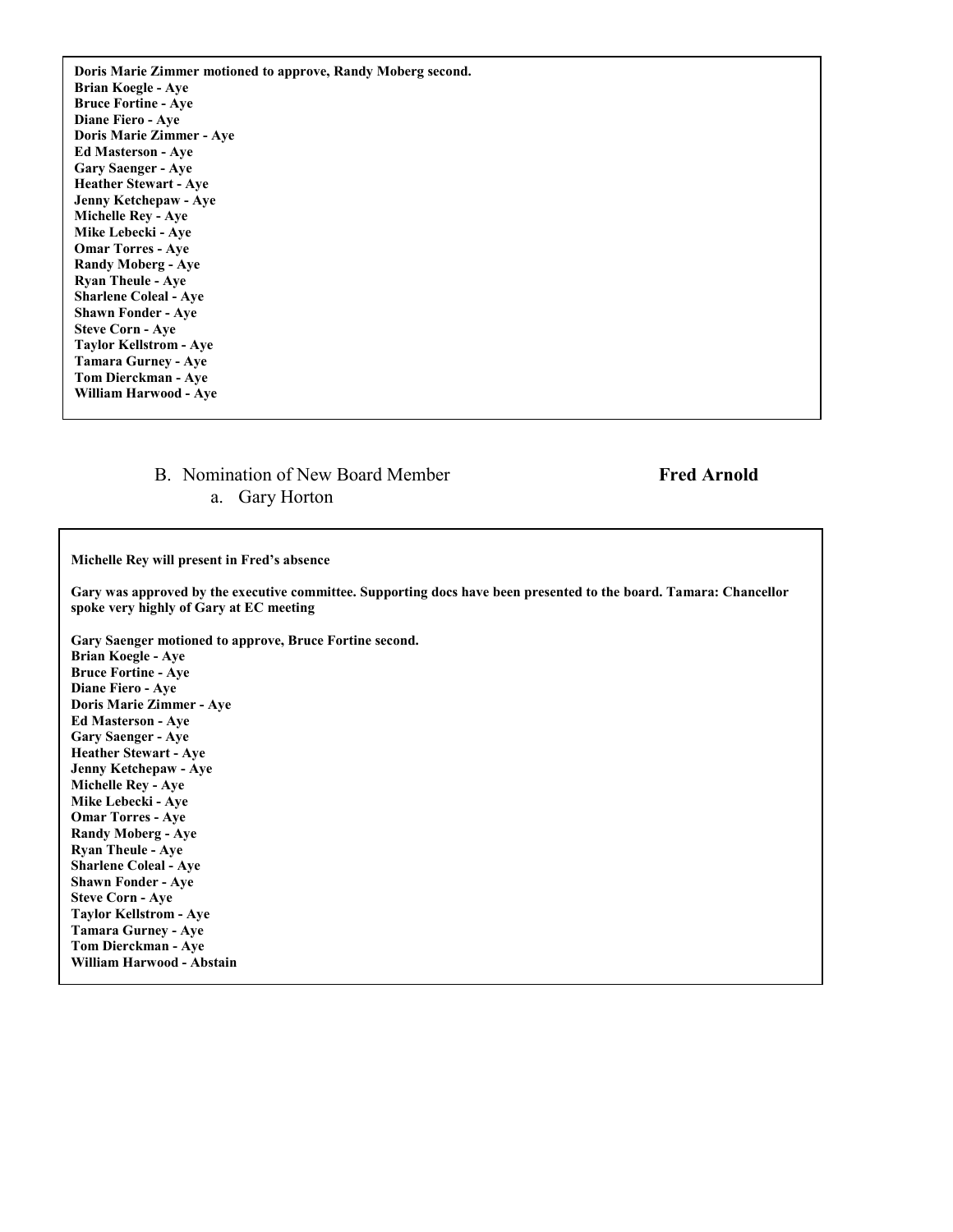### **VI. WHAT YOU NEED TO KNOW**

#### A. Student Highlight **Rané Franklin**

 **Scholarship helped her not worry so much, so that she could attend class and do her clinical hours without worrying about**  Paula Nunez – currently 2<sup>nd</sup> semester COC student. During 1<sup>st</sup> semester worked full time and cared for 2 small children. **cutting her hours. Graduating RN program in 12/22. At HMCH doing her clinicals in med surg and is really enjoying it, even**  though it's tough. Scholarship has had such a great impact on her ability to focus on school and clinicals.

#### B. Chancellor's Update – What's New & What's Ahead

#### **Dianne Van Hook**

| Omar Torres will be presenting on the Chancellor's behalf. (see slides)                                                                |
|----------------------------------------------------------------------------------------------------------------------------------------|
| <b>HASP</b> project launch a success.                                                                                                  |
| Nursing grads - most recent class had a 95% pass rate - highest ever!                                                                  |
| Renard Thomas honored at SCV 11 <sup>th</sup> Annual Salute to Patriots event. Has been in the Army and Army Reserves for over 20      |
| years.                                                                                                                                 |
| College ranked 19th nationally by the Hispanic Outlook on Education Magazine for enrolling the largest number of Hispanic<br>students. |
| College honored as an Equity Champion for Excellence in Transfer for LatinX Students during the virtual Campaign for                   |
| College Opportunity's annual Chanpions of Higher Education celebration.                                                                |
| COC and the Santa Clarita Environmental Education Consortium (SCEEC) hosted the 2021 Green STEM Virtual Summit                         |
| Kelly Cude speaks at the Circle of Hope 17th Annual Charity Tea event.                                                                 |
| The Department of Modern Languages & Cultures hosted the 2021 LatinX & Hispanic Heritage Cultural Journey in                           |
| celebration of Hispanic Heritage Month                                                                                                 |
| <b>Grants Development Update</b>                                                                                                       |
| National Science Foundation S-STEM: \$1,439,379 over 5 years for student mentoring and scholarships in high need                       |
| science programs                                                                                                                       |
| MESA: \$281,735 over 3 years for academic preparation, support, and student services                                                   |
| NCAS NASA Community College Aerospace Scholars: \$50,000 over 3 years for training and a student support event                         |
| <b>Updates from CC campus</b>                                                                                                          |
| Instruction at CCC continues for Fall in 11 disciplines                                                                                |
| Spring 2022 will bring an increase of in-person offerings                                                                              |
| Science Talks events are offered to provide an opportunity to showcase STEM excellence as part of ongoing<br>community engagement.     |
| Athletic update                                                                                                                        |
| COC Freshman Danielle Salcedo won the CCCAA SoCal Regional Championship for Cross Country and Canyons                                  |
| placed 7 <sup>th</sup> in the team standings and will advance to the CCCAA State Championship.                                         |
| COC Women's soccer claimed their 12 <sup>th</sup> Western State Conference                                                             |
| CC dinner showcased the new Don Takeda Science Center Plaza                                                                            |
| Hiring Fest was held on 10/22/21                                                                                                       |
| Star party held on 10/29 with over 200 people in attendance                                                                            |
| Culinary café dinners are back                                                                                                         |
| Various members of the leadership team participated in this year's VIA Bash Ruby Ball                                                  |
| The arts are back with Artist Talks and shows in the main art gallery                                                                  |
| UCEN Open House will be on November 17th in the UCEN Lobby.                                                                            |
| Upcoming ribbon cutting ceremony for science center                                                                                    |
| Tickets on sale for joy of Christmas                                                                                                   |
| <b>Happy Thanksgiving</b>                                                                                                              |

## *Board Meeting adjourned at 6:21pm due to no quorum. Meeting continued for info purposes only.*

#### C. Foundation Updates **Michelle Rey**

**Suroosh Mosleh is no longer with the foundation Starting tomorrow Desiree Dodd will be joining the foundation as the Donor Relations Coordinator**